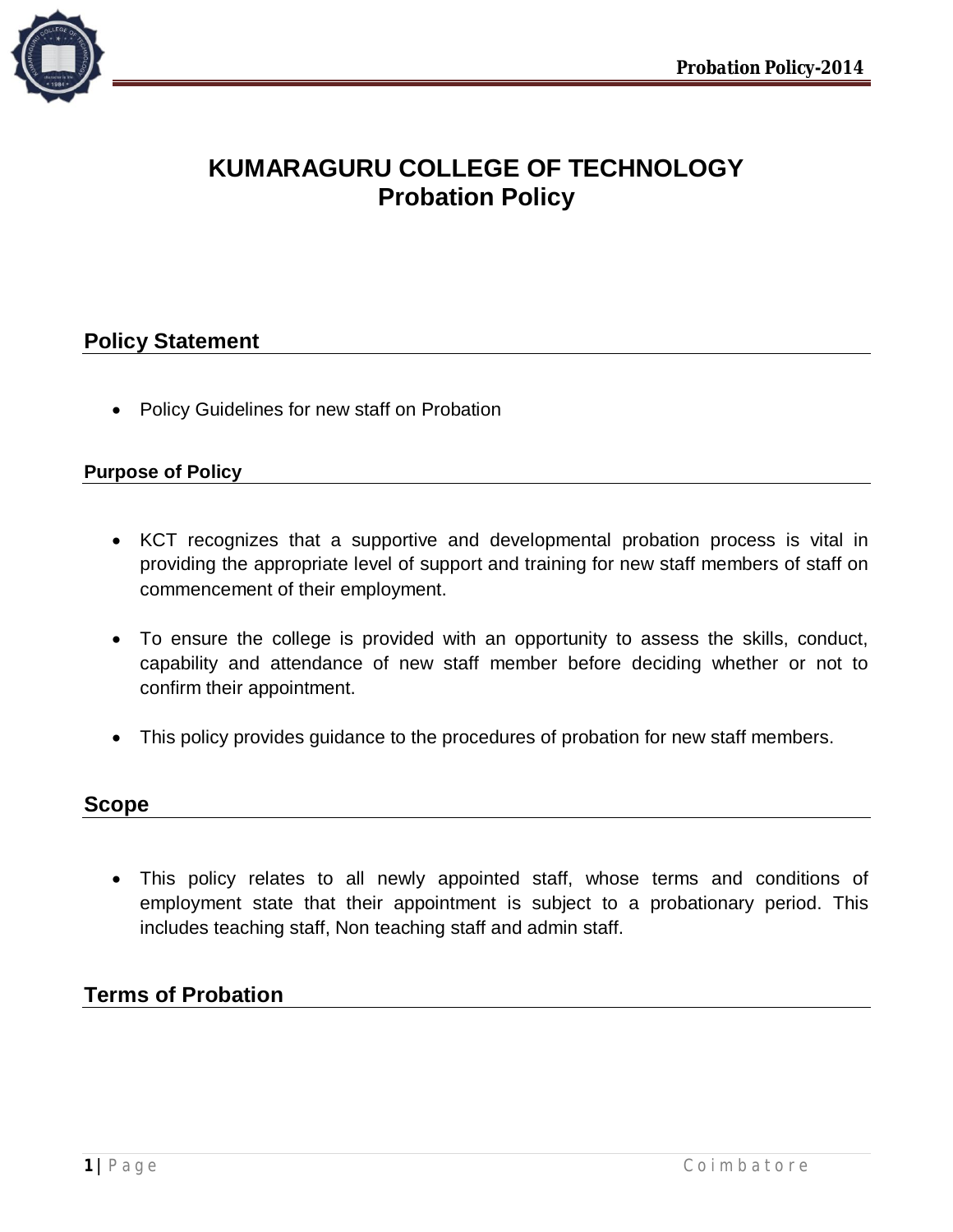- The length of the probation period will be stated in the terms and conditions of employment and is dependent on the skills and competencies required for the role. However, the length of probation period will be as follows:
- For Teaching staff
	- o 2 years for Assistant Professor to Associate Professor designations
	- o 1 year for Professors and above
- 1 year for Non Teaching staff
- Administration staff
	- o 6 months for Assistant Managers and above
	- o 1 year for other Staff
- A performance review will be conducted for all new staff member after completion of probation.
- A mid review of performance will be conducted for the new teaching staff member at the end of 1 year.
- New staff member failing to perform within the probation period will have his/her probation extended for 3 months only. A probation review will be conducted at the end of the extended 3 months and if the performance is found to be good then he/she will be confirmed, else will be asked to separate.

# **Procedures**

- The probation process should work along-side the induction process to help create a positive and supportive working environment, allowing new staff to settle into the organization and learn the key elements of the job within a reasonable and realistic timescale.
- HOD will communicate the performance standards expected from the new staff members and will give support, training and feedback necessary to achieve these standards.
- HOD's will use the probationary period to monitor the progress of the performance of the new staff member in reaching those standards.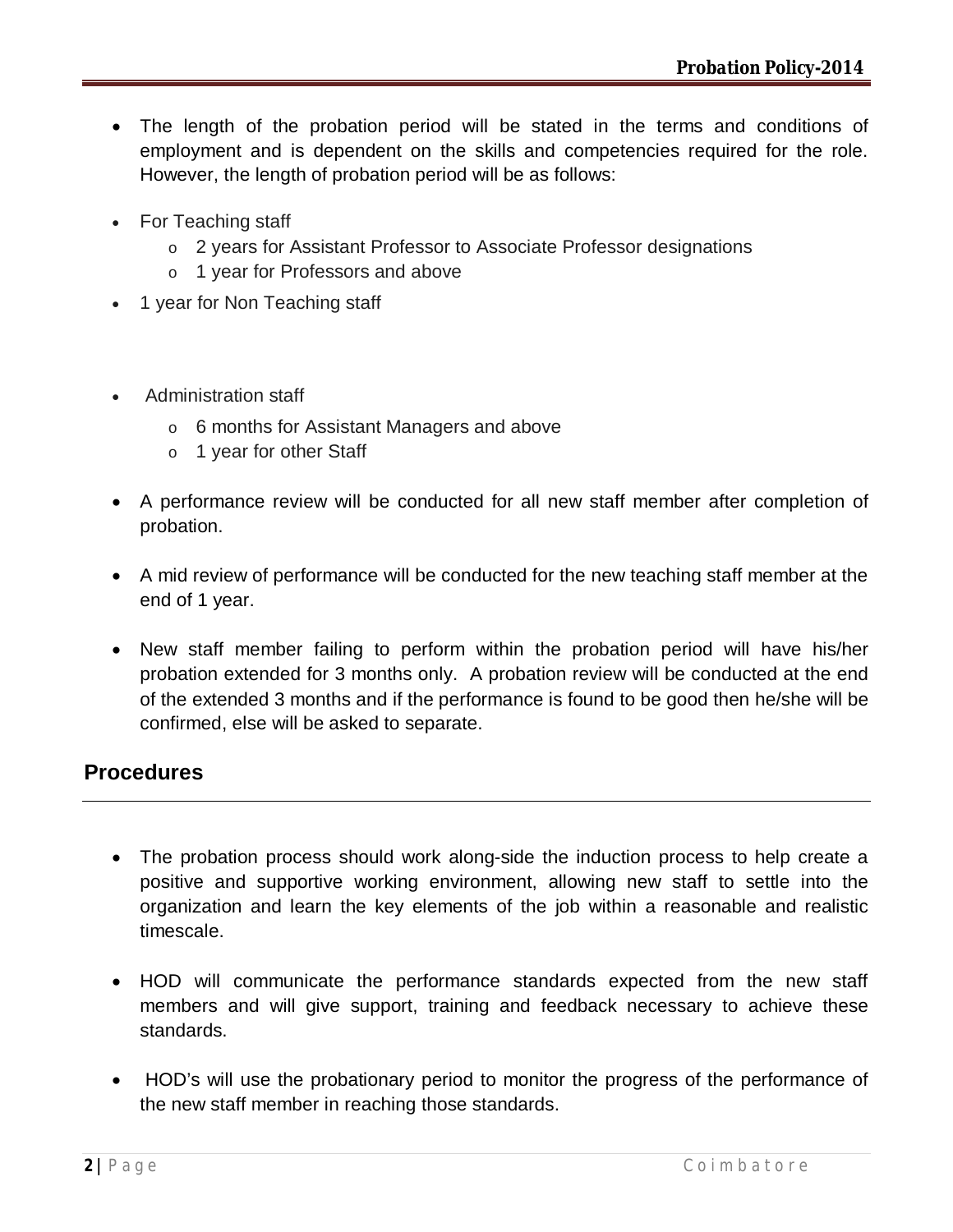- HR will advise the HOD of the Probation review.
- Probation review form can be downloaded or obtained from HR
- Midterm Probation review will be conducted for the new teaching staff member after they complete one year of service by the HOD to monitor the progress of the staff's performance.
- In circumstances where problems arise during a period of probation, the HOD should raise these with the member of staff in a timely manner, and the member of staff must be given an opportunity to respond to any concerns. HOD should discuss the action required by the member of staff to address the problem and where necessary give clear, unambiguous warnings if standards are not met. The HOD should use the Midterm Probation Review form to keep a record of the discussion and ensure that this is signed by both parties (i.e. the HOD and the employee).
- A panel will evaluate the performance of a faculty member at end of the probation period. The panel will consist of the following members
	- o Advisor
	- o HoD of department
	- o HoD of another department and
	- o Member of HR team
- A Probation Review form is provided for this purpose and must be signed by the panel members, employee and his/her HOD to provide a formal record of the probationary period.
- Clear, comprehensive and accurate records of probation review meetings must be maintained.
- Documentation relating to staff will be treated with the utmost confidentiality.
- Copy of the completed probationary review form will be filed in the employee personal files
- After approval from Joint correspondent, a confirmation letter will be given to the employee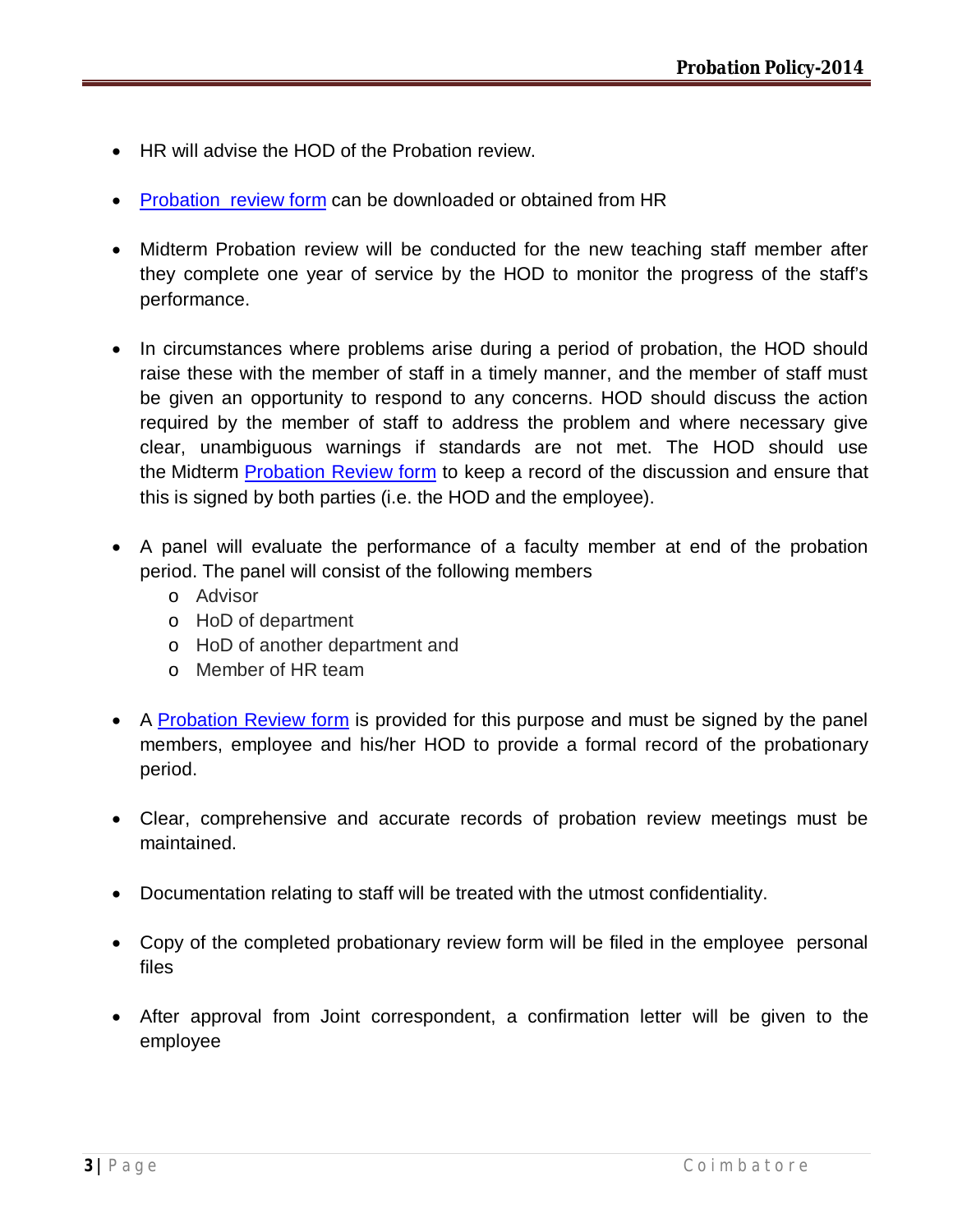# **Responsibilities**

| <b>Role</b>                 |              | <b>Responsible for</b>                                                                                                                                            |
|-----------------------------|--------------|-------------------------------------------------------------------------------------------------------------------------------------------------------------------|
| <b>New</b><br><b>Member</b> | <b>Staff</b> | 1. Demonstrating their suitability for the post for which they are<br>appointed<br>2. Participating as required in their induction                                |
|                             |              | 3. Meeting any reasonable objectives within deadlines set                                                                                                         |
|                             |              | 4. Identifying to their HOD at the earliest opportunity any difficulties<br>they are experiencing                                                                 |
|                             |              | 5. Raising with their HOD any training, development or support which<br>they believe to be necessary in order for them to fulfill the<br>requirements of the role |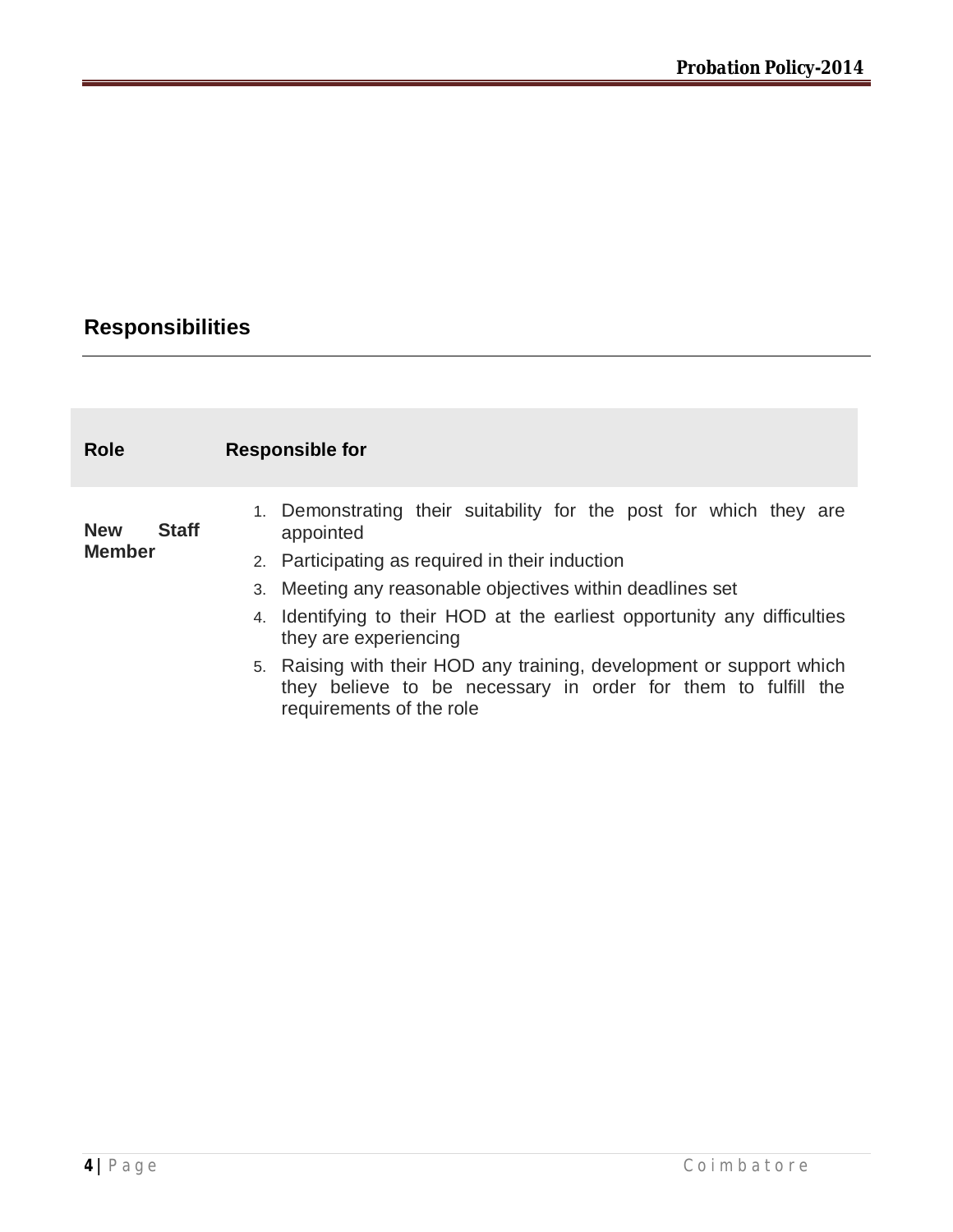- **HOD** 1. Ensuring the new employee is inducted locally
	- 2. Establishing the standards of performance consistent with the requirements of the position, in line with the job description
	- 3. Communicating the required standards, responsibilities and objectives to the new staff member
	- 4. Providing training and guidance as necessary
	- 5. Monitoring the performance of the staff member.
	- 6. Holding regular one-on-one meetings informally with the staff member in order to ensure a good working relationship and provide feedback on the staff member's progress
	- 7. Arranging and conducting formal probation mid review meetings after completion of one year (for Assistant Professor to Associate Professor) and also at the end of probation for others.
	- 8. Providing appropriate supervision to monitor progress or identify difficulties and provide opportunity for resolution
	- 9. Timely conduct and documentation of probation reviews.
	- 10. Panel members are present for end of probation review.
	- 11. Advising HR of the outcome of the review meeting of the probation period in writing

## **Human Resources**

- 1. Providing HR advice on the probation period for all staff and the new employee.
- 2. Issuing probation review reminders to departmental HOD's and arranging of the panel members for the Performance review meeting.
- 3. Obtaining the approval note from Joint Correspondent on confirmation of the staff member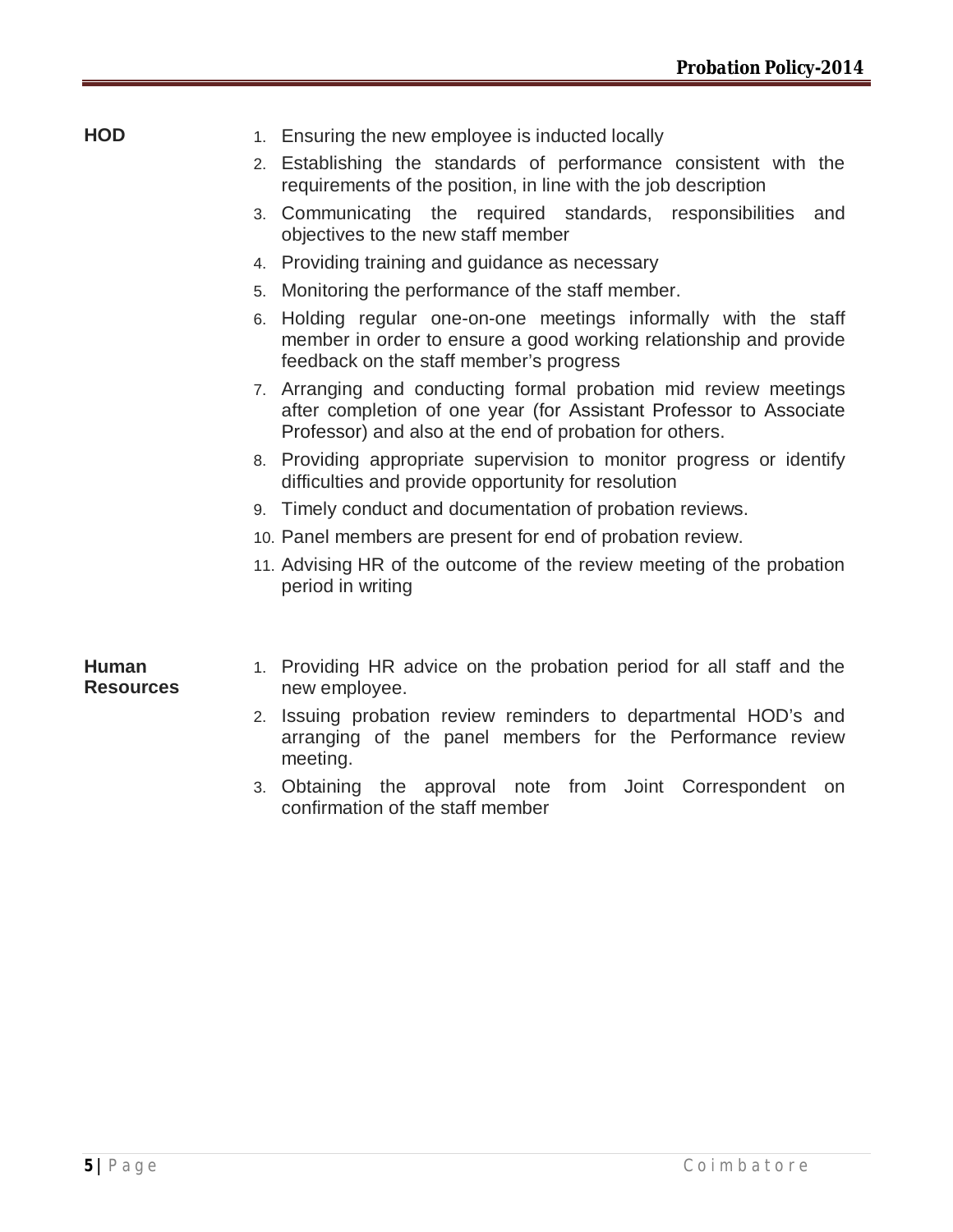## **PROBATION REVIEW FORM FOR NEW STAFF MEMBER**

### **Before completing this form you are advised to read the KCT Probation Policy & Procedure**

*The HOD should ensure that the new staff member is given a copy of this document at each stage of their probation and should retain the original to monitor progress against set objectives at follow-up meetings.*

#### **Probation Period Record**

| Employee name:                  |             |                            |
|---------------------------------|-------------|----------------------------|
| Employee number:                |             |                            |
| Designation:                    |             |                            |
| Department:                     |             |                            |
| Date of join:                   |             |                            |
|                                 |             |                            |
|                                 | <b>Date</b> | Please tick when completed |
| <b>Midterm review:</b>          |             |                            |
| <b>End of Probation review:</b> |             |                            |
|                                 |             |                            |

#### **PART 1: Initial meeting**

This section should be completed by the HOD within a week of the new staff member commencing their employment.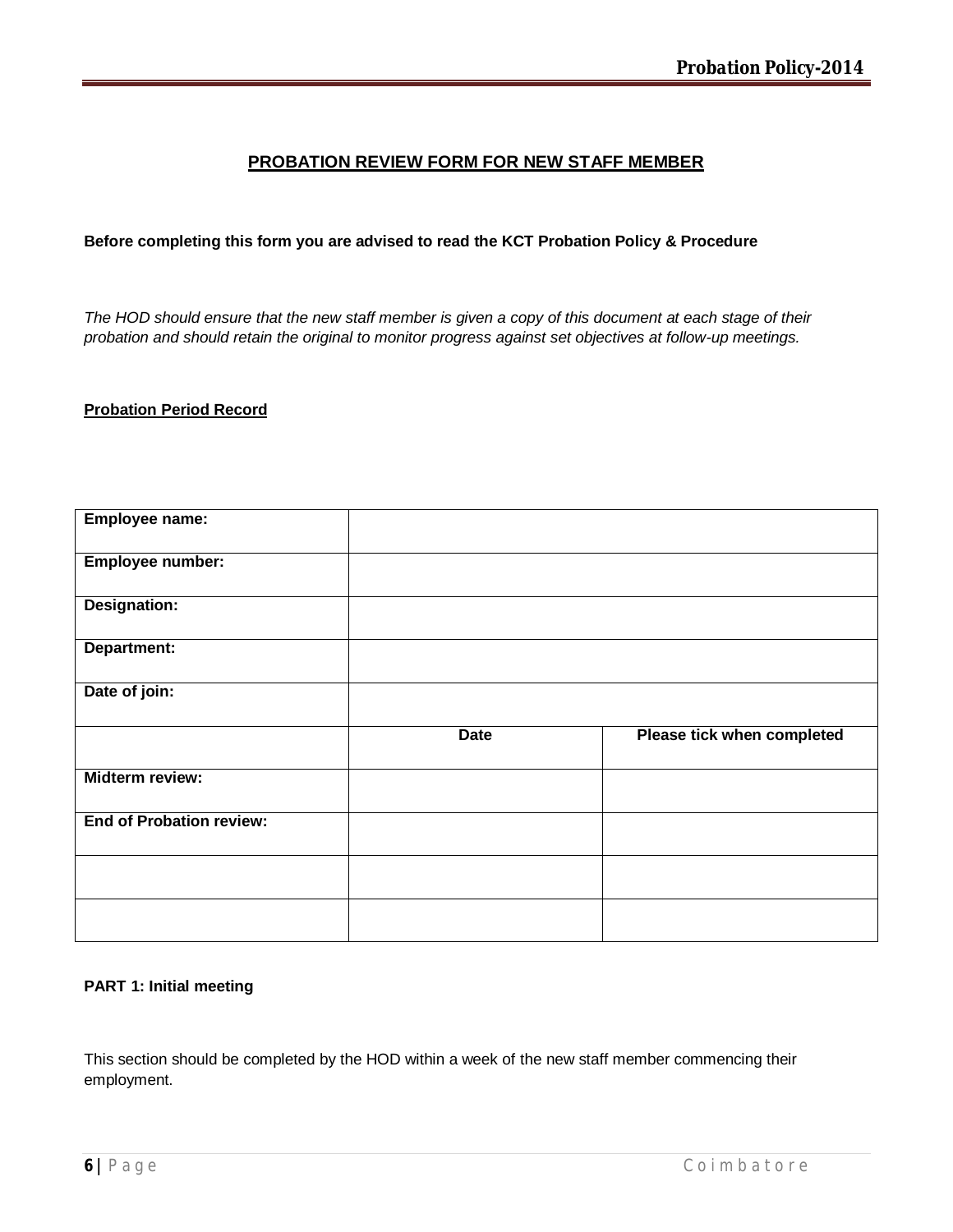|  | <b>SECTION A: Objectives</b> |
|--|------------------------------|
|--|------------------------------|

The HOD should identify specific objectives for the new staff member. These will be statements of what should be achieved during the probationary period

#### **SECTION B: Development Plan**

To support the employee in achieving these objectives, HOD should identify any training and development needs and specify how and when these needs will be addressed during the probationary period.

| New staff member's Signature: |  |
|-------------------------------|--|
|                               |  |
|                               |  |
| <b>HOD's Signature:</b>       |  |
|                               |  |
|                               |  |
| Date:                         |  |
|                               |  |
|                               |  |
|                               |  |

### **PART 2 – Midterm Probation review**

To be completed by the HOD in discussion with the employee.

| (please tick)                | Improvement<br>required | <b>Satisfactory</b> | Good | <b>Excellent</b> |
|------------------------------|-------------------------|---------------------|------|------------------|
| Quality and accuracy of work |                         |                     |      |                  |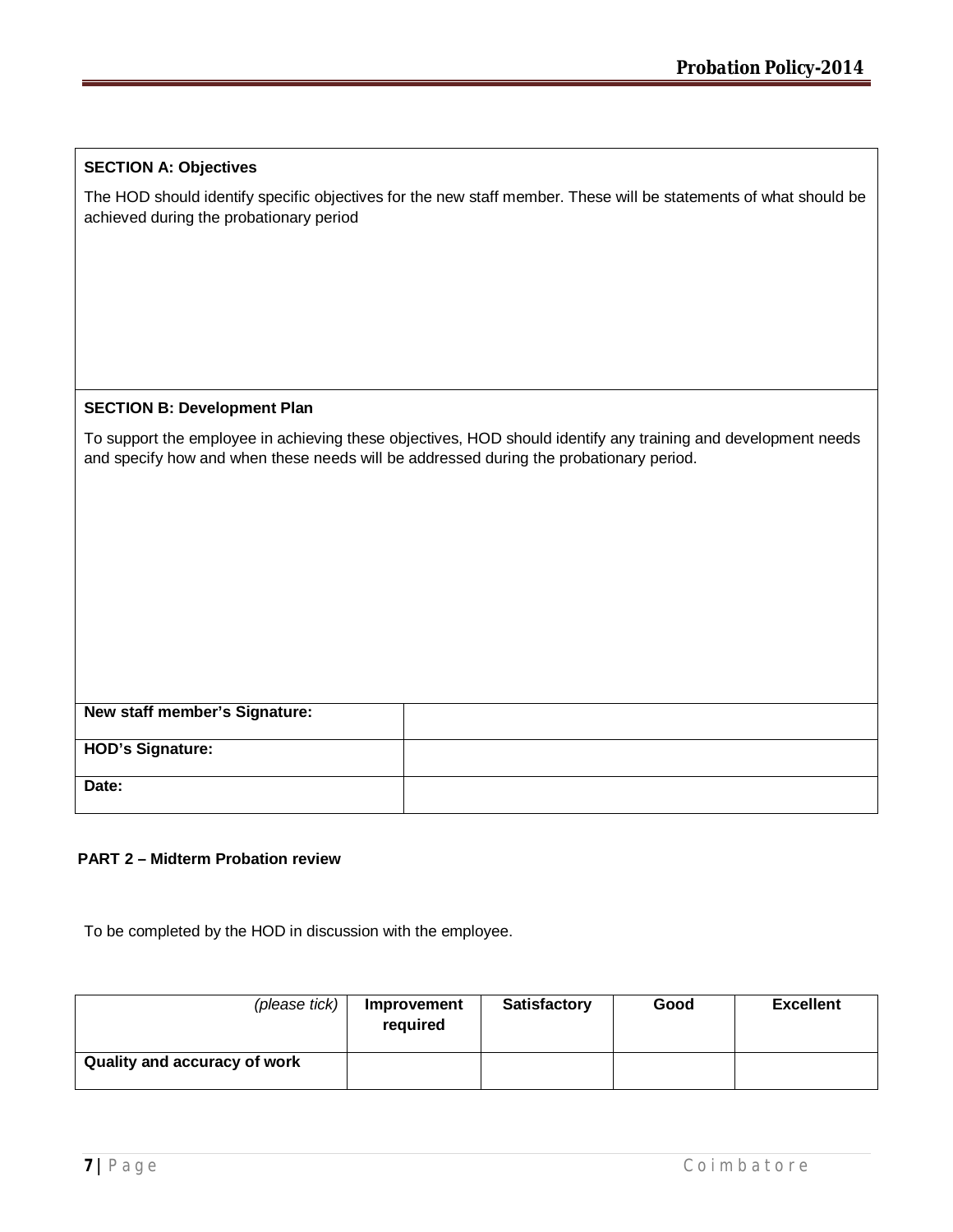| <b>Efficiency</b>                                                                                                              |  |  |  |  |
|--------------------------------------------------------------------------------------------------------------------------------|--|--|--|--|
| <b>Attendance</b>                                                                                                              |  |  |  |  |
| <b>Conduct</b>                                                                                                                 |  |  |  |  |
| Work relationships (team work<br>and interpersonal communication<br>skills)                                                    |  |  |  |  |
| <b>Competency in the role</b>                                                                                                  |  |  |  |  |
| If any areas of performance, conduct or attendance require improvement please provide details below.                           |  |  |  |  |
| Where concerns have been identified, please summarise how these will be addressed during the<br>remaining period of probation. |  |  |  |  |
| Summarise the employee's performance and progress over the period                                                              |  |  |  |  |
|                                                                                                                                |  |  |  |  |
| New staff member's Signature:                                                                                                  |  |  |  |  |
|                                                                                                                                |  |  |  |  |
| <b>HOD's Signature:</b>                                                                                                        |  |  |  |  |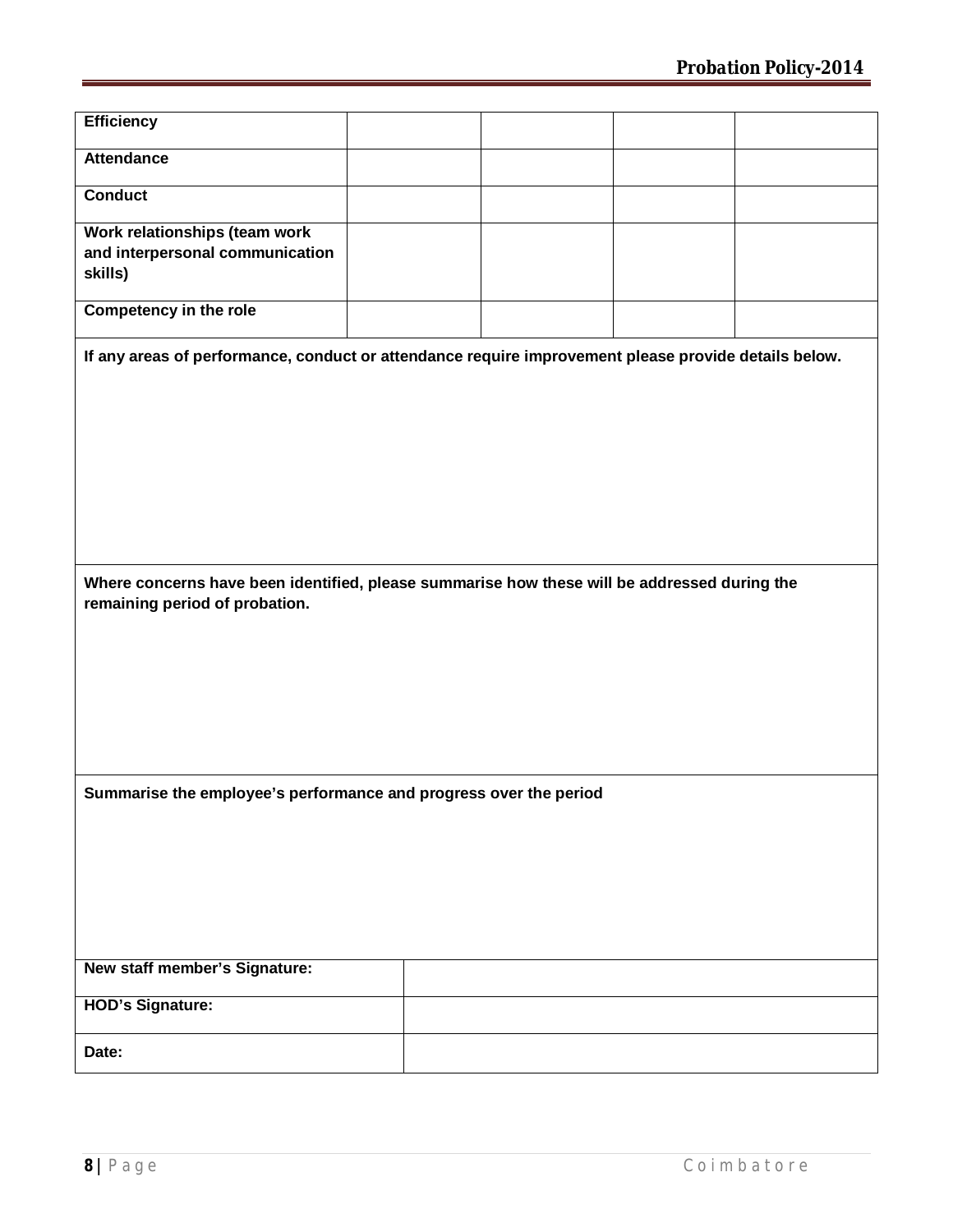## **PART 3 – End of Probation Review**

To be completed by HOD/Panel members in discussion with the employee.

| (please tick)                                                                                                                                                 | Improvement<br>required | <b>Satisfactory</b> | Good | <b>Excellent</b> |  |
|---------------------------------------------------------------------------------------------------------------------------------------------------------------|-------------------------|---------------------|------|------------------|--|
| Quality and accuracy of work                                                                                                                                  |                         |                     |      |                  |  |
| <b>Efficiency</b>                                                                                                                                             |                         |                     |      |                  |  |
| <b>Attendance</b>                                                                                                                                             |                         |                     |      |                  |  |
| <b>Conduct</b>                                                                                                                                                |                         |                     |      |                  |  |
| Work relationships (team work<br>and interpersonal communication<br>skills)                                                                                   |                         |                     |      |                  |  |
| <b>Competency in the role</b>                                                                                                                                 |                         |                     |      |                  |  |
| Summarise the employee's performance and progress over the period                                                                                             |                         |                     |      |                  |  |
| Is the employee's appointment to be confirmed?                                                                                                                |                         |                     |      | YES / NO         |  |
| If NO, please provide reasons below and summarise what action has been taken to address any<br>difficulties which have arisen during the probationary period. |                         |                     |      |                  |  |
| The employee may provide any comments about their experience of the probationary process here.                                                                |                         |                     |      |                  |  |
| Should the employee's probationary period be extended?                                                                                                        |                         |                     |      | YES / NO         |  |
| If YES, please provide reasons and, where appropriate, specify any areas of improvement required and<br>how these will be monitored.                          |                         |                     |      |                  |  |